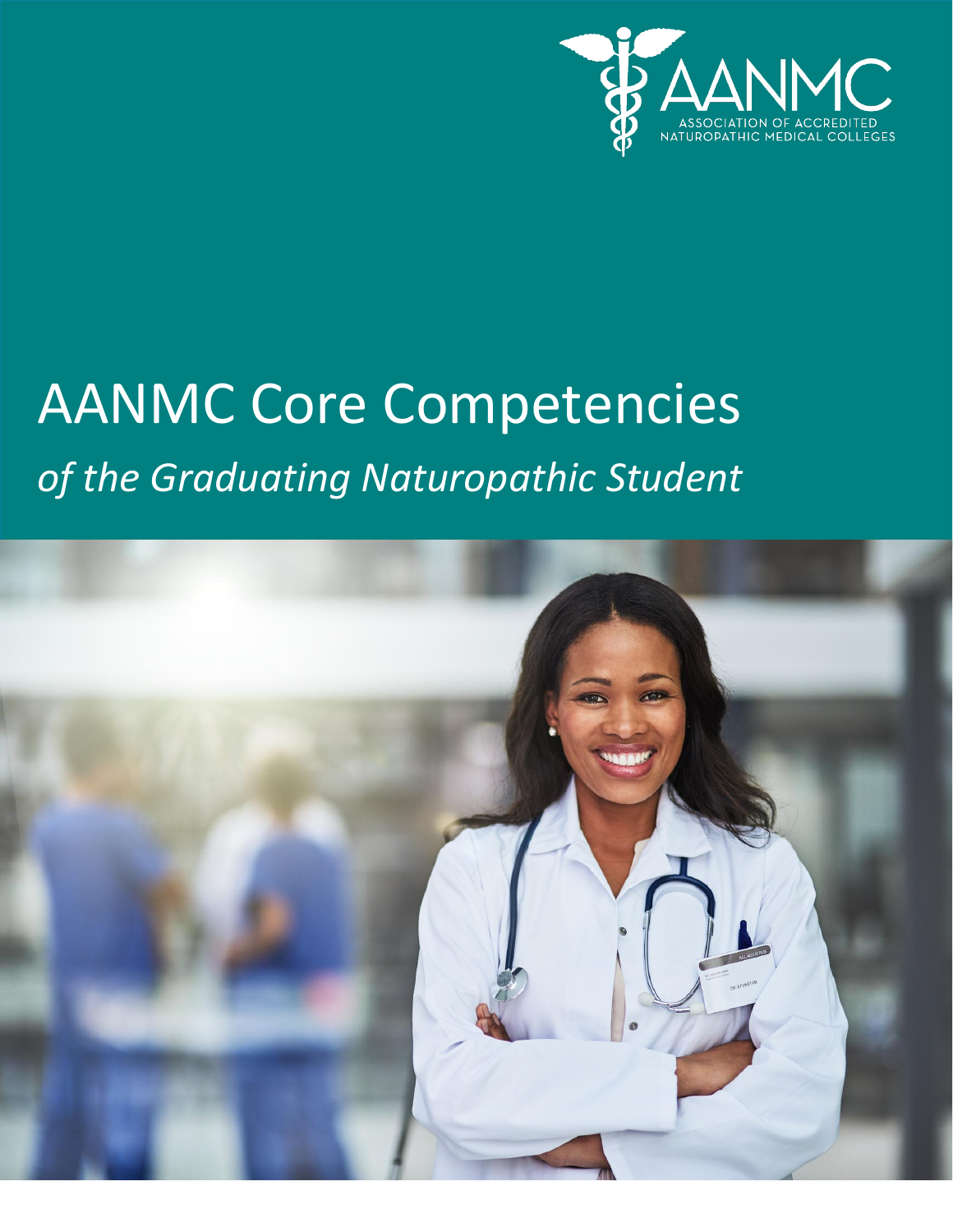# **Table of Contents**

| $\label{eq:1} \mbox{Introduction} \,\, \ldots \,\, \ldots \,\, \ldots \,\, \ldots \,\, \ldots \,\, \ldots \,\, \ldots \,\, \ldots \,\, \ldots \,\, \ldots \,\, \ldots \,\, \ldots \,\, \ldots \,\, \ldots \,\, \ldots \,\, \ldots \,\, \ldots \,\, \ldots \,\, \ldots \,\, \ldots \,\, \ldots \,\, \ldots \,\, \ldots \,\, \ldots \,\, \ldots \,\, \ldots \,\, \ldots \,\, \ldots \,\, \ldots \,\, \ldots \,\, \ldots \,\, \ldots \,\, \ldots \,\, \ldots \,\,$ |  |
|-----------------------------------------------------------------------------------------------------------------------------------------------------------------------------------------------------------------------------------------------------------------------------------------------------------------------------------------------------------------------------------------------------------------------------------------------------------------|--|
|                                                                                                                                                                                                                                                                                                                                                                                                                                                                 |  |
|                                                                                                                                                                                                                                                                                                                                                                                                                                                                 |  |
|                                                                                                                                                                                                                                                                                                                                                                                                                                                                 |  |
|                                                                                                                                                                                                                                                                                                                                                                                                                                                                 |  |
|                                                                                                                                                                                                                                                                                                                                                                                                                                                                 |  |
|                                                                                                                                                                                                                                                                                                                                                                                                                                                                 |  |
|                                                                                                                                                                                                                                                                                                                                                                                                                                                                 |  |
|                                                                                                                                                                                                                                                                                                                                                                                                                                                                 |  |
|                                                                                                                                                                                                                                                                                                                                                                                                                                                                 |  |

Document Adopted: October 16, 2014

Amended: August 15, 2019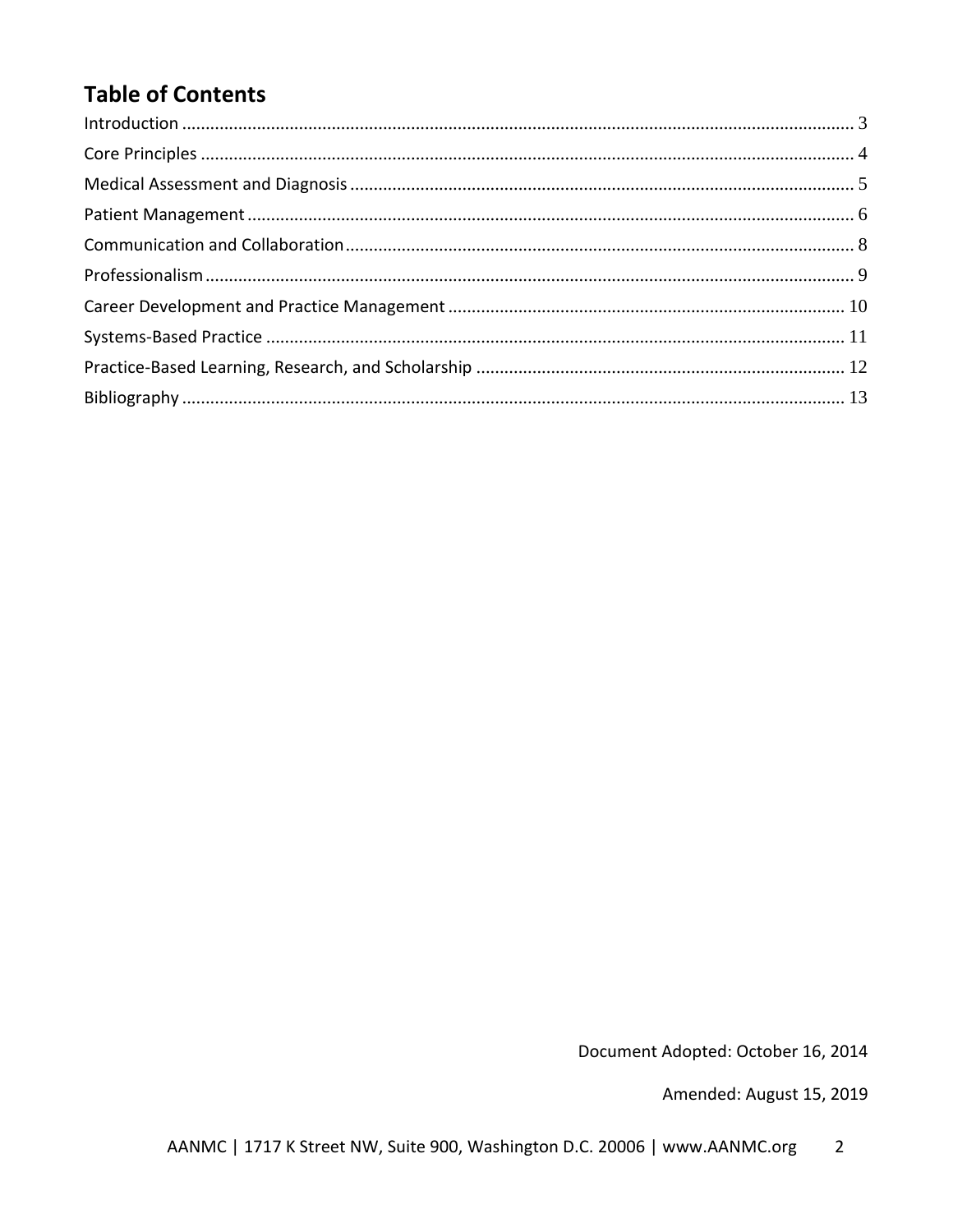The purpose of the document is to describe the required core competencies of a graduate from an accredited naturopathic doctoral program in order to align curriculum, define expectations of graduates, and inform stakeholders regarding the education of physicians/doctors who practice naturopathic medicine. The expectation is that this document will serve to guide current and future programs of naturopathic medical education.

## <span id="page-2-0"></span>**Introduction**

Naturopathic Medicine is a distinct primary health care profession that combines the traditions of natural healing with the rigors of modern science. Naturopathic physicians/doctors (NDs) are trained as primary care providers who diagnose, treat and manage patients who have acute and chronic conditions, while addressing disease and dysfunction at the levels of body, mind and spirit. NDs concentrate on whole patient wellness through health promotion and disease prevention, attempting to find the underlying cause of the patient's condition. NDs care for patients of all ages and genders. They provide individualized, evidence-informed therapies, applying the least harmful and most effective approaches to help facilitate the body's inherent ability to restore and maintain optimal health.

A resurgence of interest in naturopathic medicine in North America in the 1970s resulted in rapid growth and maturation of the naturopathic profession to where it is today. As of 2019, there are seven accredited institutions of higher learning offering naturopathic degrees across North America. The Council on Naturopathic Medical Education (CNME) is the accrediting body for these programs. Graduates of CNME accredited naturopathic medical programs receive a Naturopathic Doctoral designation (ND) and are eligible to take the entry to practice examination.

The Association of Accredited Naturopathic Medical Colleges (AANMC) and its Council of Chief Academic and Clinical Officers (CCACO), recognized the need for agreement among the AANMC member schools on clinical expectations for graduates of CNME-accredited naturopathic medical programs. As such, CCACO and AANMC embarked on examination of current clinical expectations and the creation of a unified baseline for clinical competence of the naturopathic medical graduate. In August of 2012, CCACO agreed to embark on the creation of naturopathic clinical competencies for the accredited institutions. In July 2013, academic and clinical deans from each CNME accredited institution developed a draft document, after which time CCACO convened a taskforce of representatives from the accredited naturopathic medical programs and the executive director of the AANMC. This subgroup met regularly for six months, and received input from CCACO, stakeholders and advisors in the broader medical and educational communities to create the first draft of the naturopathic clinical competency document. The document then received input from the naturopathic community and final approval from CCACO and the AANMC Board of Directors. The process for review and revision of the Competencies was initiated in 2018. The following report constitutes consensus among AANMC members on the clinical competencies for the naturopathic medical graduate.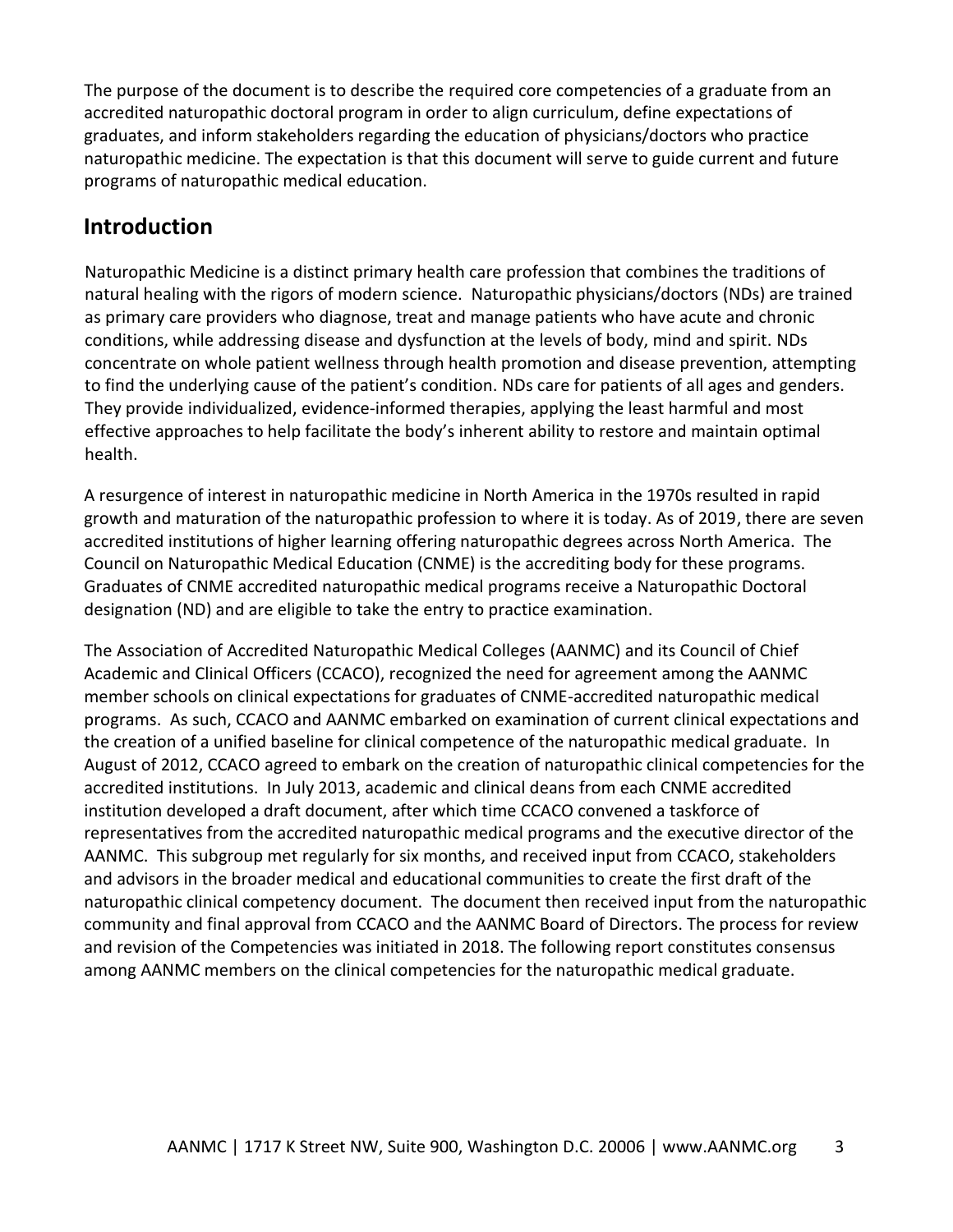# <span id="page-3-0"></span>**Core Principles**

The practice of naturopathic medicine is guided by six core principles.<sup>1</sup>

**First Do No Harm (Primum Non Nocere):** The ND follows three guidelines to avoid harming the patient:

- Uses methods and medicinal substances which minimize the risk of harmful side effects;
- Uses the least force necessary to diagnose and treat; avoid when possible the harmful suppression of symptoms; and
- Acknowledges, respects, and works with individuals' self-healing process.

**The Healing Power of Nature (Vis Medicatrix Naturae):** The ND recognizes an inherent self-healing process in people that is ordered and intelligent. The ND acts to identify and remove obstacles to healing and recovery, and to facilitate and augment this inherent self-healing process.

**Identify and Treat the Causes (ToIle Causam):** The ND seeks to identify and remove the underlying cause(s) of illness rather than to merely eliminate or suppress symptoms.

**Doctor as Teacher (Docere):** The ND educates patients and encourages self-responsibility for health. The ND also recognizes and employs the therapeutic potential of the doctor-patient relationship.

**Treat the Whole Person:** The ND treats each patient by taking into account individual physical, mental, emotional, genetic, environmental, social, and other factors. Since total health also includes spiritual health, the ND encourages individuals to pursue their personal spiritual development.

**Prevention:** The ND emphasizes the prevention of disease by assessing risk factors, heredity and susceptibility to disease, and by making appropriate interventions in partnership with the patient to prevent illness.

## **The Seven Areas of Competence for the Naturopathic Medical Graduate:**

- Medical Assessment and Diagnosis
- Patient Management
- Communication and Collaboration
- Professionalism
- Career Development and Practice Management
- System-based Practice
- Practice-based Learning, Research and Scholarship

 $1$  The core principles are defined by American Association of Naturopathic Physicians (AANP) and endorsed by the Canadian Association of Naturopathic Doctors (CAND).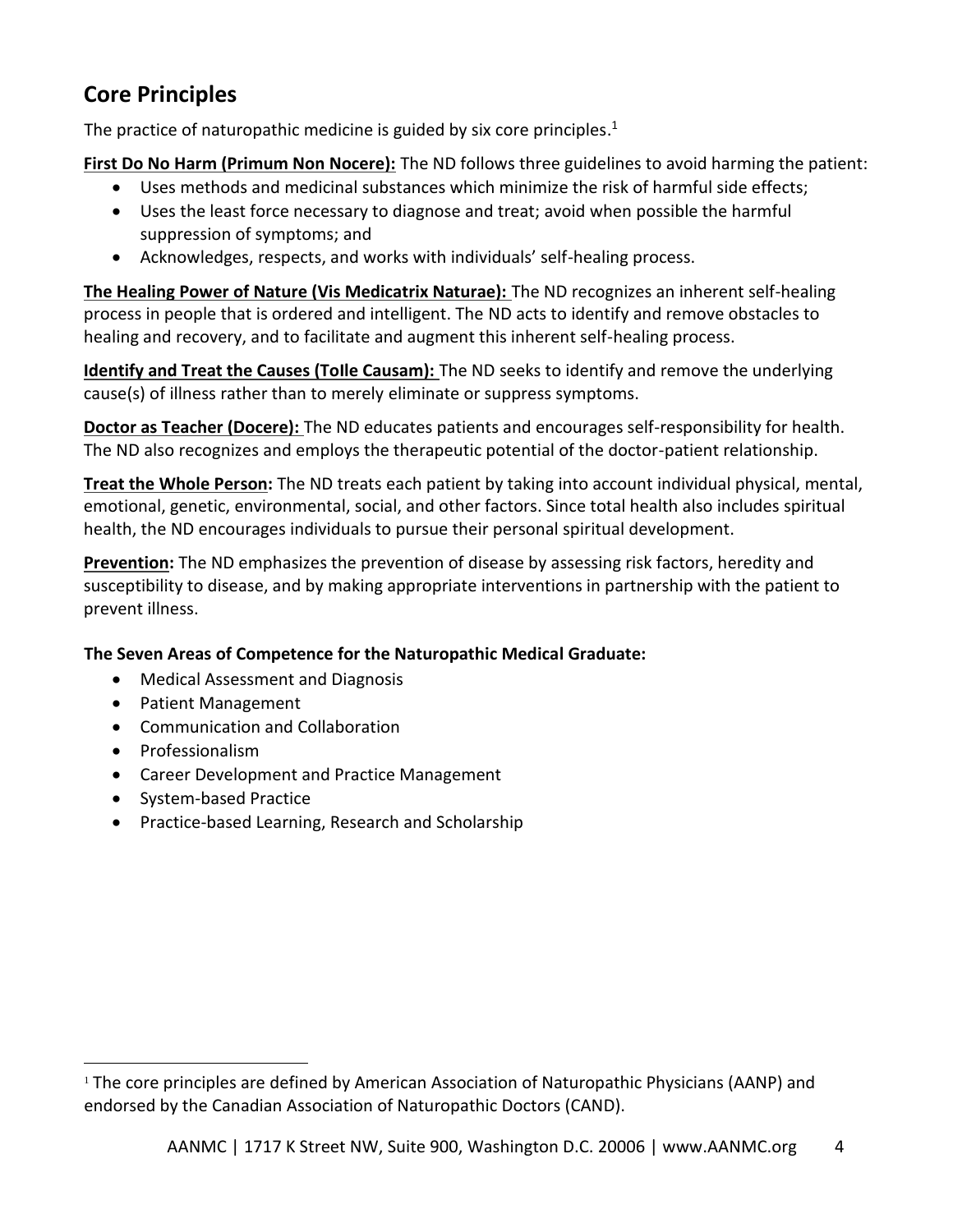## <span id="page-4-0"></span>**Medical Assessment and Diagnosis**

Naturopathic medical graduates conduct a complete and accurate history, physical exam and objective assessment, to arrive at a diagnosis. They demonstrate the knowledge, skills, abilities and attitudes expected of an ND within the context of a patient-centered model. They consider the impact of personal and institutional biases and stereotypes on health care and clinical decision-making.

## **The naturopathic medical graduate:**

Elicits a complete and accurate medical and biopsychosocial history

- Establishes a therapeutic doctor-patient relationship
- Demonstrates active listening when taking a history and performing a physical exam
- Assesses the determinants of health, as defined by the World Health Organization
- Documents the medical record consistent with legal, institutional, and ethical requirements

Performs a complete and accurate health examination, including pathological and functional assessment

- Honors and respects gender and cross-cultural concerns when performing a physical exam
- Selects assessments and performs diagnostic procedures based on a risk/benefit analysis
- Performs appropriate system-specific or hypothesis-driven examination, based on patient presentation
- Performs health screenings for disease prevention and early diagnosis
- Performs and/or orders appropriate diagnostic tests and imaging studies
- Identifies emergent and life-threatening situations and diagnoses
- Performs assessments mindful of personal biases including, but not limited to, age, sex, race, ethnicity, disability, religion, social status, gender identity, and sexual orientation

Formulates an accurate medical diagnosis

- Interprets diagnostics tests, physical examination, and imaging reports/studies
- Integrates the medical history, physical examination and diagnostic testing with naturopathic principles in formulating a diagnosis
- Applies critical thinking and clinical reasoning in the determination of a medical diagnosis
- Recognizes the limitations of medical literature and technology in the formulation of a diagnosis
- Assesses, manages and triages emergent situations
- Communicates assessment findings and diagnosis with the patient as appropriate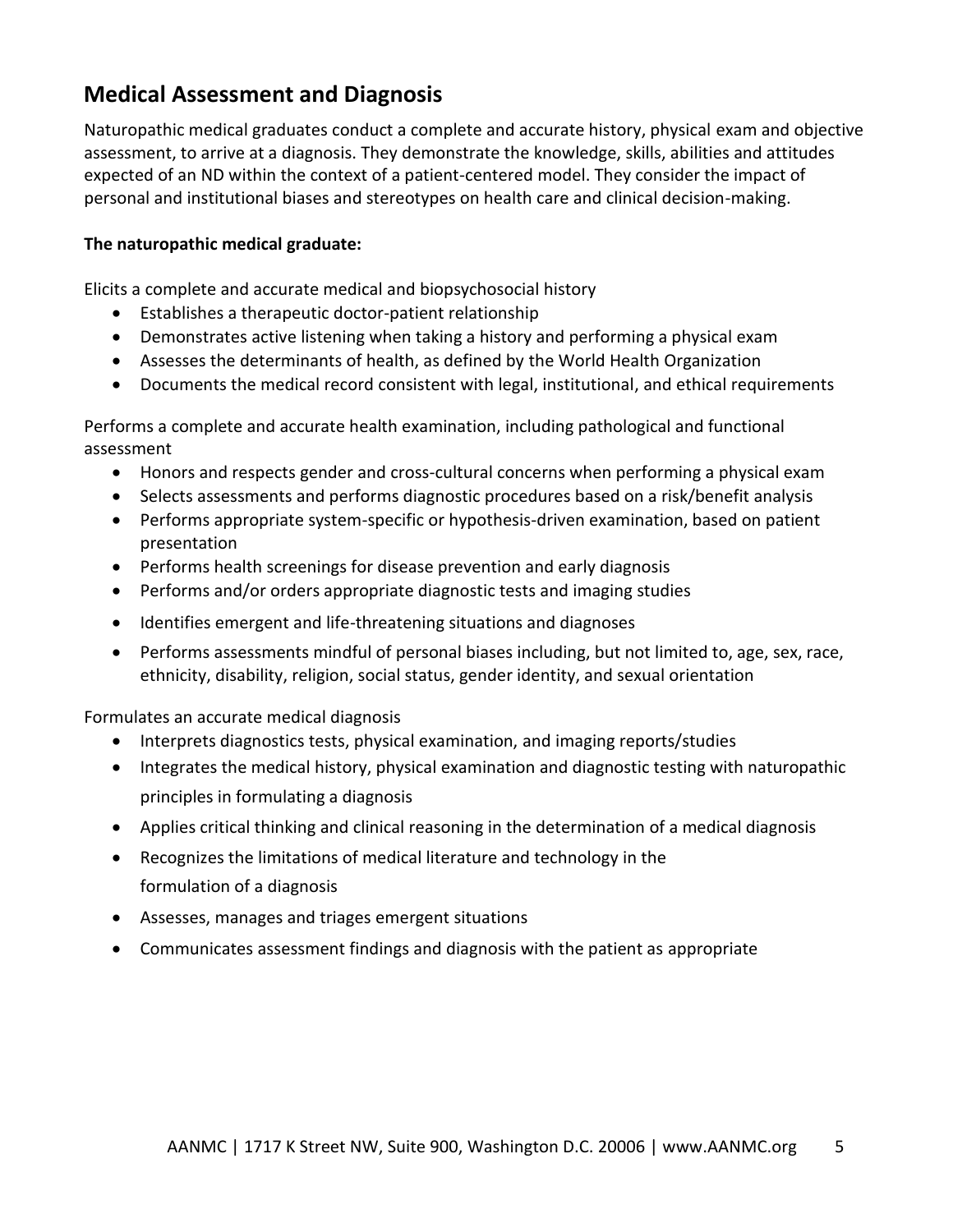# <span id="page-5-0"></span>**Patient Management**

Naturopathic medical graduates provide personalized, compassionate, ethical, holistic patient care. They employ appropriate management strategies to promote health and prevention of disease. They take into account each intervention's risk of harm, efficacy, and level of evidence. Patient values and priorities are addressed through an informed consent process in the development of a management plan and throughout treatment.

## **The naturopathic medical graduate:**

Establishes therapeutic relationships with patients

- Establishes rapport by exercising conditions for cultural safety, empathy, active listening, and a conscientious approach to care
- Builds and maintains patient-centered interactions appropriate to the clinical situation
- Understands and respects the doctor/patient roles and responsibilities
- Actively collaborates with patients in shared decision-making

Develops an individualized treatment plan consistent with naturopathic principles

- Uses best practices and best available evidence
- Emphasizes health promotion and illness prevention
- Considers the safety, efficacy, contraindications, actions and interactions of therapies, predicted outcomes, alternatives, and costs
- Assesses the impact of cultural and psychosocial issues, health disparities and community factors
- Addresses physical, spiritual, mental and emotional aspects of the patient
- Considers patients' circumstances and ability to implement and adhere to recommendations, and adjusts management based on patient needs and goals
- Recommends strategies that individualize patient care and reflect the principles of naturopathic medicine. Therapies are those consistent with the offerings at CNME recognized institutions.

Facilitates patient decision-making processes by presenting evidence informed therapeutic and wellness options including risks, benefits, costs and alternatives to therapies

- Engages patients in establishing a long-term focus for their personal health management with an emphasis on prevention and wellness
- Considers Therapeutic Order in assessing patients and developing treatment plans<sup>2</sup>
- Provides counseling and support for patients and significant others related to acute and chronic illness, and end-of-life issues
- Recommends plan follow-up care
- Reassesses treatment plans considering clinical outcomes, best practices and patient needs
- Documents plan of care and all revisions to plan of care
- Recognizes personal limitations, for adheres to scope of practice and makes referrals when appropriate

 $2$  Zeff, J., Snider, P., Myers, S., & DeGrandpre, Z. (2012). A Hierarchy of Healing: The Therapeutic Order. V: Pizzorno J, Murray M, editors. Textbook of Natural Medicine, 4, 18-33.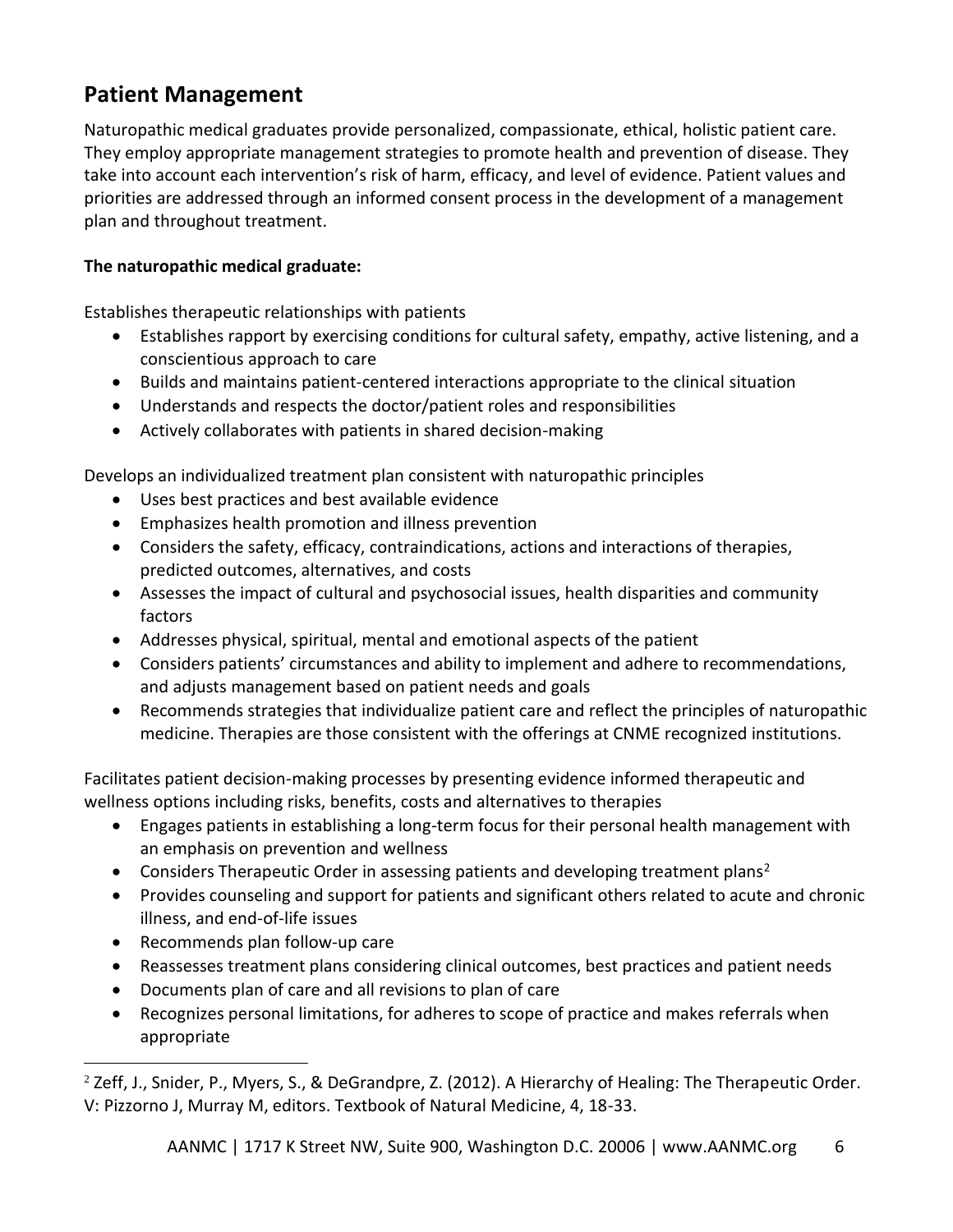• Intervenes and/or refers in urgent and emergent care situations

#### **Immunization Education**

Naturopathic medical graduates demonstrate comprehensive clinical knowledge regarding immunization and vaccine preventable diseases.

The naturopathic medical graduate:

- Demonstrates knowledge of etiology, pathophysiology and epidemiology of vaccine preventable diseases
- Demonstrates knowledge of mechanism of action of vaccines
- Demonstrates knowledge of the risk involved to self and others of being under vaccinated or unvaccinated
- Demonstrates knowledge of the immunization schedule within the parameters of regulatory jurisdictions
- Demonstrates knowledge of indications and contraindications of vaccines
- Demonstrates ability to manage side effects and adverse reactions to vaccines
- Demonstrates knowledge of jurisdictional reporting requirements regarding adverse reactions
- Demonstrates the ability to educate the vaccine-hesitant individual
- Demonstrates knowledge of vaccine administration and maintenance requirements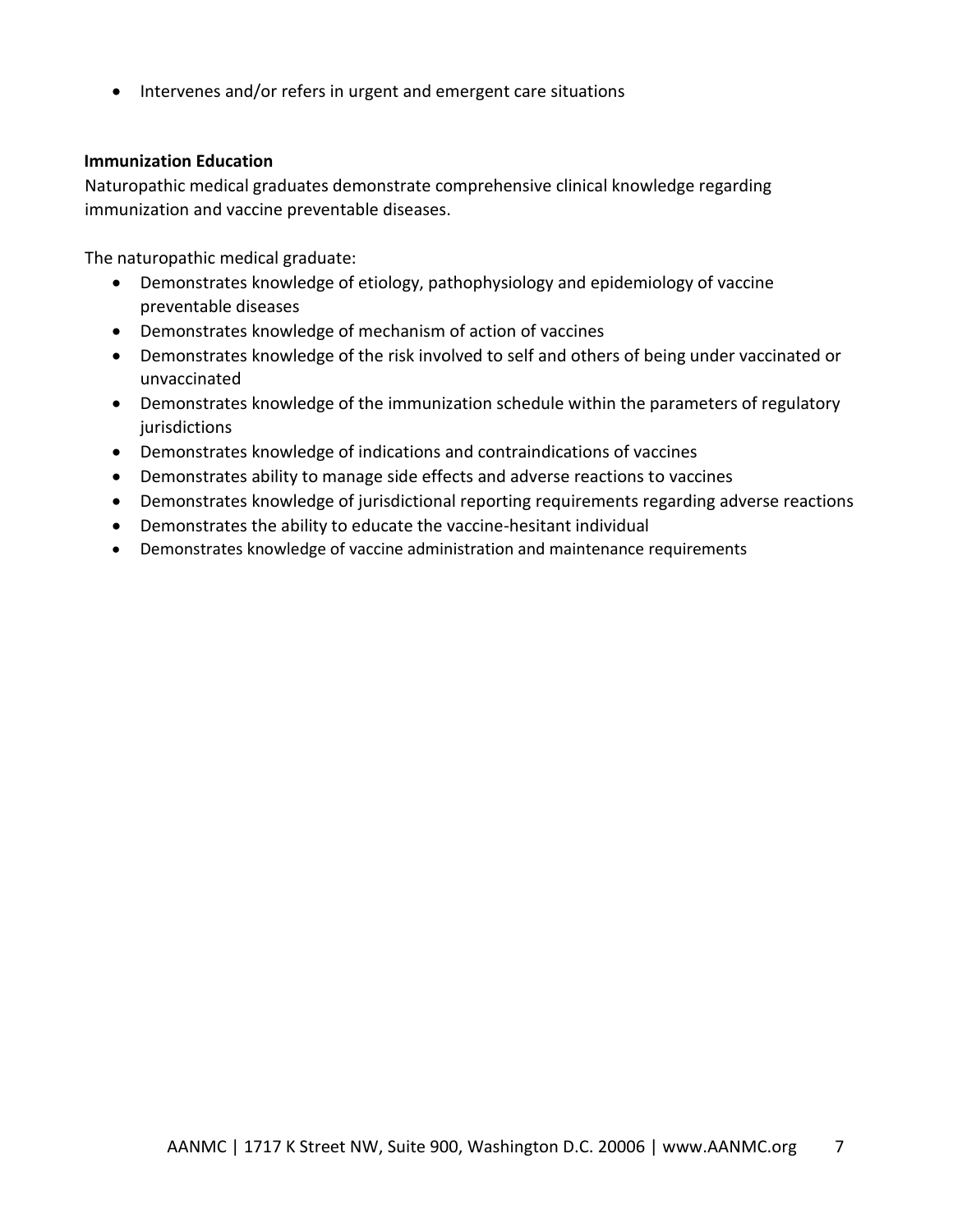## <span id="page-7-0"></span>**Communication and Collaboration**

Naturopathic medical graduates communicate effectively, in person or via technology, to optimize patient relationships and patient care. They consult, collaborate with and refer to other health professionals as appropriate.

The naturopathic medical graduate:

- Communicates accurately and effectively with patients and their support team(s), ensuring their understanding
- Describes naturopathic medicine succinctly, delineating the role and scope of practice of an ND within their jurisdiction
- Listens to and incorporates the patient narrative in the analysis of overall health and well-being
- Considers cultural and community factors affecting patient health

Educates patients regarding their diagnosis and prognosis.

- Demonstrates empathy, compassion, and objectivity in patient interactions
- Demonstrates sensitivity and respect for cultural identity including, but not limited to, age, sex, race, ethnicity, disability, religion, social status, gender identity and expression, and sexual orientation
- Utilizes appropriate resources when experiencing barriers to communication

Consults with and/or refers to other healthcare professionals when care is outside of scope of practice or personal competence.

- Conveys effective verbal and written communication to other healthcare professionals
- Collaborates as a member of the patient's health care team to provide safe and effective care
- Recommends appropriate referral, taking into consideration distance, cost and other barriers to care

Educates members of the patient's health care team regarding the role of naturopathic medicine and the ND in patient care.

- Recognizes and respects the roles and responsibilities of other professionals within the healthcare team
- Collaborates as a member of the health care community to address health disparities and public health issues
- Provides leadership in promoting the ND as an integral member of the health care community
- Advances naturopathic medicine and its principles within the community at large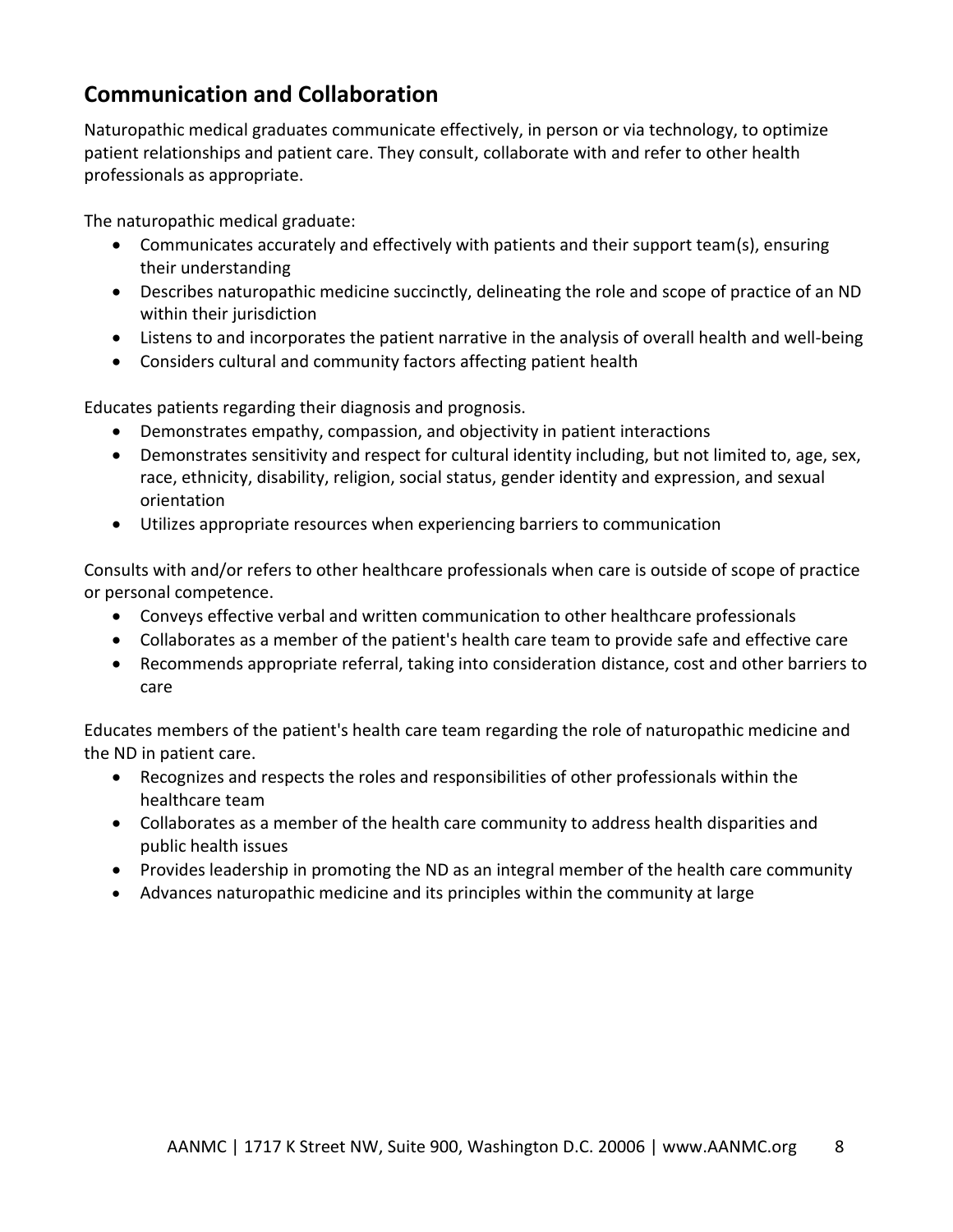## <span id="page-8-0"></span>**Professionalism**

Naturopathic medical graduates demonstrate professional behavior, personal integrity and altruism. They are aware of their limitations in expertise, operate within the jurisdictional scope of practice, and refer patients when appropriate. As health care professionals and leaders in the community, they exemplify the principles of naturopathic medicine personally and professionally.

### **The naturopathic of medical graduate:**

Maintains legal and ethical standards in all forms of public and professional interactions (e.g., personal, written, electronic), as related but not limited to:

- Patient confidentiality
- Informed consent
- Documentation of care
- Scope of practice
- Mandatory reporting
- Professional boundaries
- Conflicts of interest
- Finance, practice-related documentation and billing
- Professional forums, presentations, and interviews

Demonstrates respect and integrity in professional interactions

- Fulfills professional commitments in a timely and responsible manner
- Demonstrates respect/awareness/consideration for patient and community diversity
- Responds to constructive feedback as part of the evaluation of professional competence
- Recognizes and addresses ethical issues arising in practice
- Demonstrates a commitment to balancing patient care, self-care, and responsibilities to colleagues, community, family and friends
- Contributes to the growth and development of the profession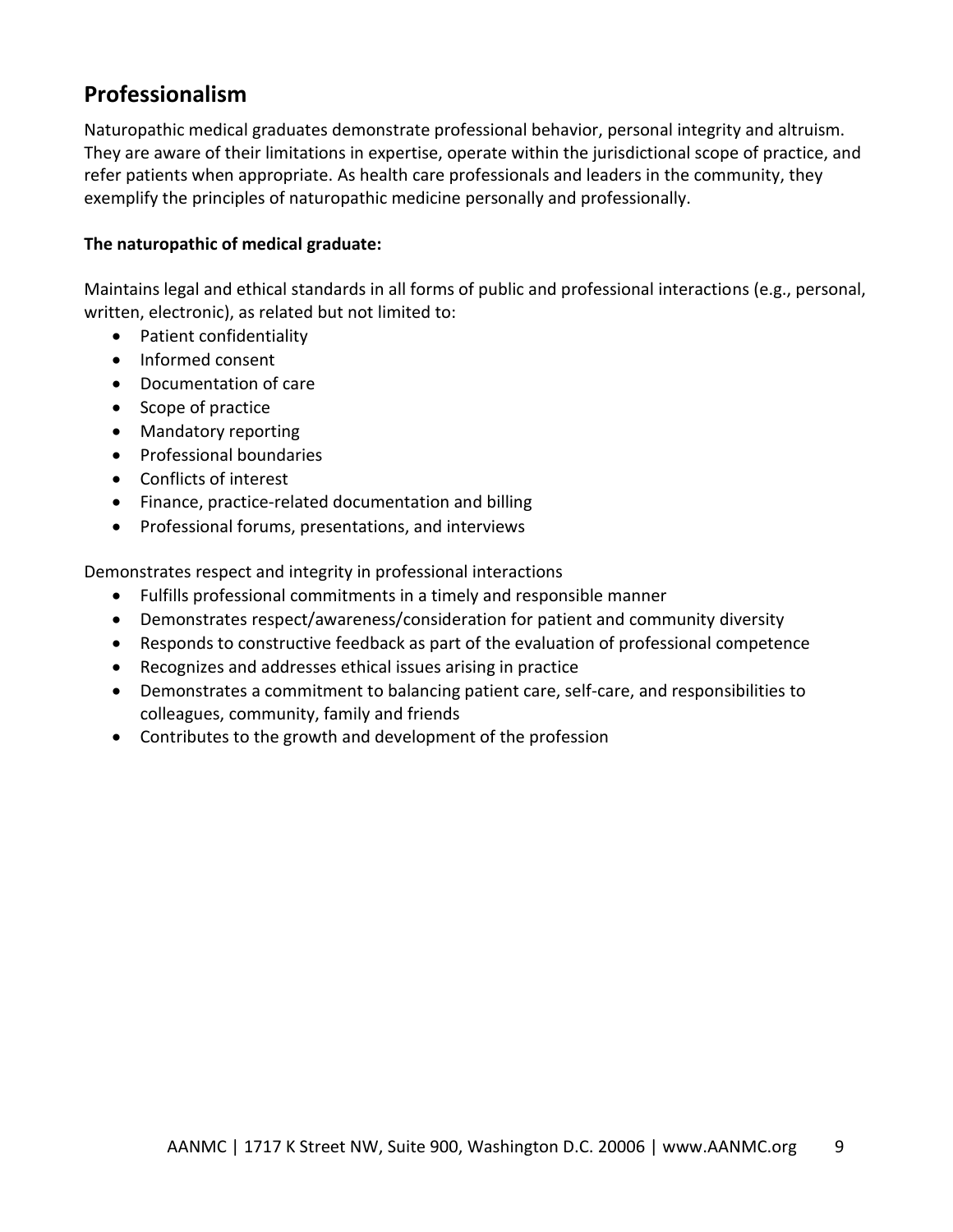## <span id="page-9-0"></span>**Career Development and Practice Management**

The naturopathic medical graduate develops a viable career plan. They create an ethical business model that reflects the needs of the patient population they serve, and demonstrate the requisite skills to be able to plan and execute achievable professional goals.

The naturopathic medical graduate:

- Applies principles of marketing to establish and develop a naturopathic medical practice
- Applies tools and techniques to communicate with potential patient populations
- Builds a professional brand/profile
- Applies best practices in marketing and practice management principles
- Demonstrates the ability to plan and manage time and resources
- Establishes a professional network that meets patient and community needs
- Identifies, assesses, and responds to practice/career challenges and opportunities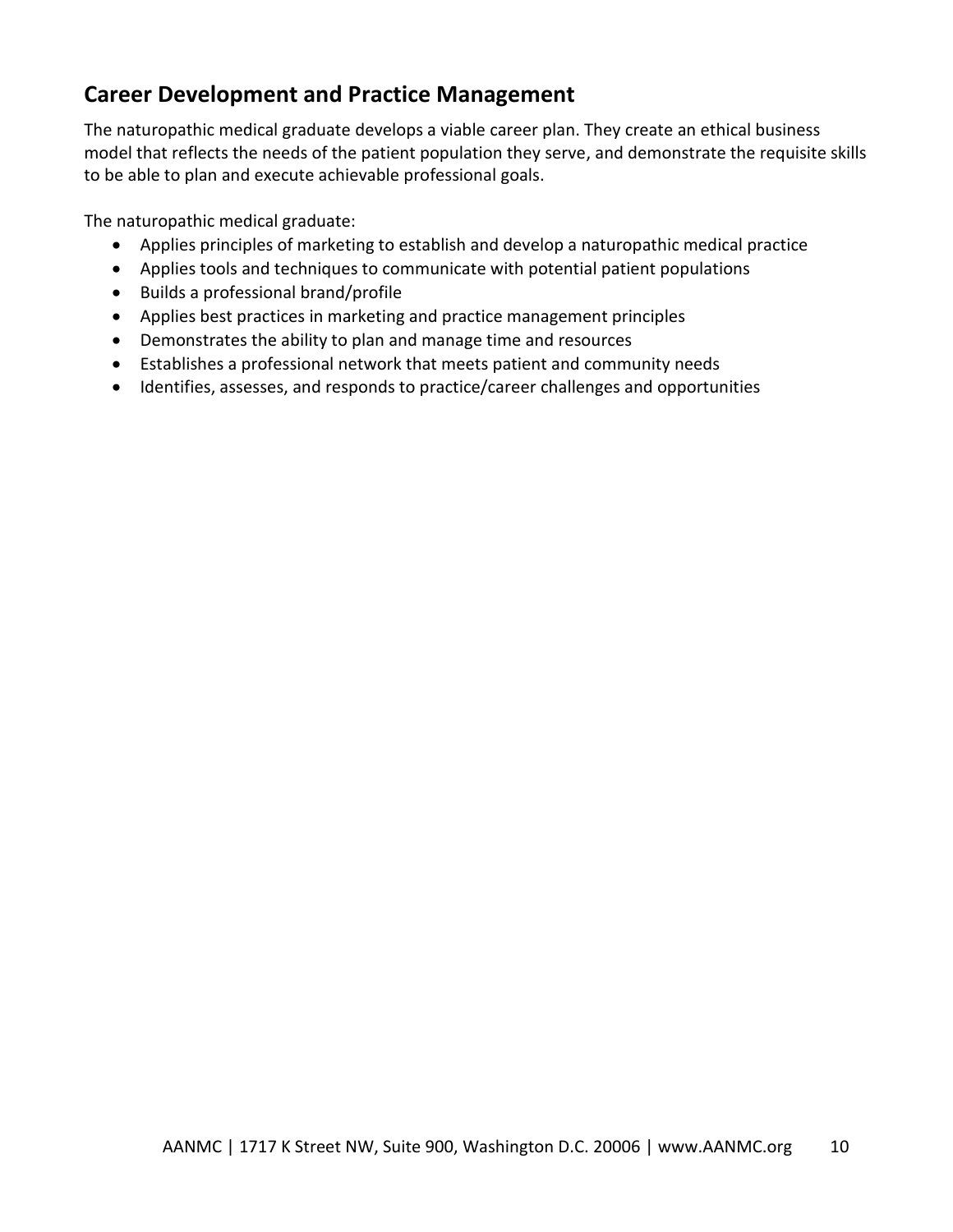## <span id="page-10-0"></span>**Systems-Based Practice**

Naturopathic medical graduates demonstrate an awareness of the developing role of naturopathic medicine within larger frameworks of healthcare systems, advocating for optimal patient and community health care.

The naturopathic medical graduate:

- Appropriately refers to healthcare professionals, utilizing social and healthcare resources
- Influences population health through education and community initiatives
- Develops collaborative, interprofessional relationships that optimize patient care outcomes
- Recognizes healthcare team dynamics and works within defined professional roles
- Applies technology to the cost-effective delivery of patient care services
- Participates effectively within a healthcare team
- Practices cost-effective healthcare through evidence-informed management, preventive strategies and lifestyle management, with an aim at alleviating the overall healthcare burden
- Addresses specific cultural, economic and social determinants that affect the health of individuals and communities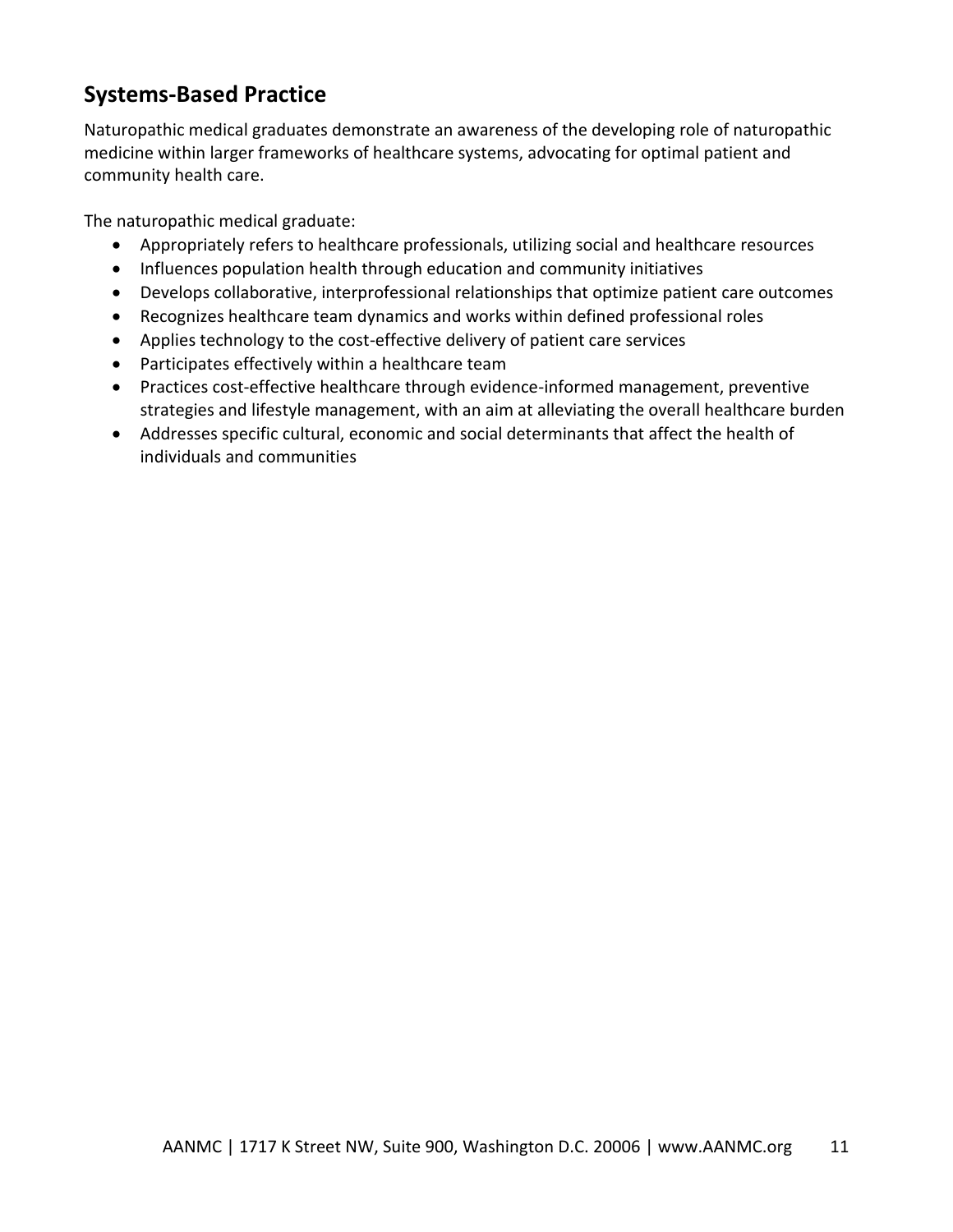## <span id="page-11-0"></span>**Practice-Based Learning, Research, and Scholarship**

Naturopathic medical graduates critically appraise, assimilate and apply scientific evidence to improve healthcare. They demonstrate an understanding of the strengths and limitations of research. Naturopathic graduates are dedicated to ongoing personal reflection and lifelong learning.

## **The naturopathic medical graduate:**

Practices evidence-informed patient care:

- Formulates a clinical research question to guide the design of the information search, using the principles and tools of evidence-based medicine
- Conducts effective literature searches, accessing appropriate resources to answer clinical questions
- Recognizes bias in the literature
- Demonstrates an understanding of and applies medical statistics to patient care
- Critically appraises data and evaluates levels of evidence in clinical decision-making
- Evaluates patient care outcomes using qualitative and quantitative methods
- Contributes to the development and dissemination of knowledge

Demonstrates reflective practice and a commitment to lifelong learning:

- Recognizes limitations in their own knowledge, skills, and attitudes
- Uses feedback from others and reflects on professional competence
- Actively engages in continuing education and professional development